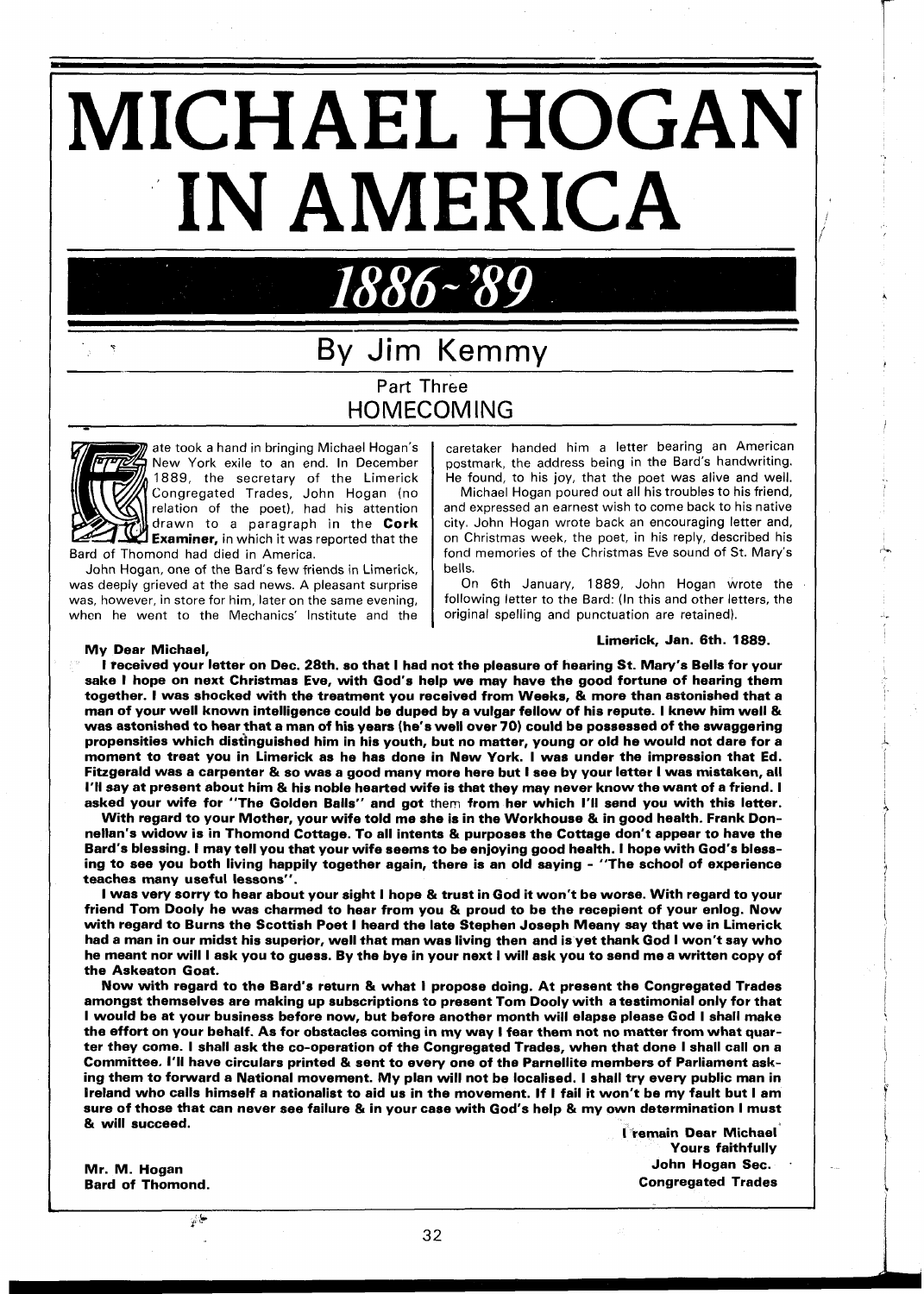**N.B. Dear Michael. My connection with Trades organizations has taught me that the secret of success is proper organization. I think I am well up in that matter therefore my motto is always** & **ever shall be. Nil Desperandum.** 

Despite a variety of difficulties, John Hogan was as good as his word. He was instrumental in setting up the committee to bring back the Bard, and became its chief fund-raiser. Right through the year, he continued to promote the poet's cause. But, true to form, Michael<br>Hogan, from the comfort of the Fitzgerald's country<br>cottage in Corona, continued to complain — this time<br>about the reluctance of some prominent Limerick citizens Hogan, from the comfort of the Fitzgerald's country about the reluctance of some prominent Limerick citizens to act on the committee and to contribute to the fund.

As the campaign gathered momentum, two of the Bard's fellow poets responded with their own literary contributions. In a poem titled, "Bring Back the Bard", written and published in the local press in August, James De Quincey made this spirited and emotional plea in his effort to rally the citizens of the city to the cause:

"Oh! Limerick, if thou wouldst not have thy name A bye-word on thy sister cities' lips-If thou wouldst save the bright star of thy fame From the black sink of shame wherein it dips-Unloose thee from thine apathy's fell thrall; Awake! arise! at duty's clarion call-Bring back the Bard.

Bring back the Bard, oh! city hard of heart, 'Twere time that thou bethought thee of thy part-Bring back the Bard.

The spirit voices of his youthful haunts

7.

**J. Hogan** 

18609

Are raised against thee and the cruel doom Which thus inflicts the poet's worst of wants-The loss of native skies, and air, and bloom-Yet heed'st thou not the charge against thee made; Wilt thou, like Florence, too, thy name degrade?- Bring back the Bard.

Bring back the Bard, oh! City hard of heart,

'Twere time that thou bethought thee of thy part-Bring back the Bard".

In another poetic appeal "Come Back to Green Erin", Francis Whelan, then living in Enniscorthy, Co. Wexford, expressed similar sentiments:

"Come back to green Erin, come back o'er the sea, New York's iron vapour is poison to thee. Come back from the land of the cold-hearted stranger, Come back from the land of hardship and danger; Come back to green Erin, come back o'er the sea, New York is no place for a stranger like thee".

The committee itself, with Mayor Francis O'Keeffe as chairman and John Hogan as joint honorary secretary, was - considering the Bard's past activities remarkably representative of most sections of Limerick society. On 27th September, the committee published 1000 copies of the following appeal:

**TO** *W3V HALL,* 

*Limerich, 27th September, 1889* 

# .-

#### DEAR SIR,

MR. MICBAEL HOGAN, of Limerick, the gifted author of "The Lays and Legends of Thomond." is at the present time in very poor circumstances and bad health in New York, where he emigrated nearly three years ago.

A Committée has been formed to make arrangements for bringing him home to Limerick, as his condition gives much concern to his friends ; and the coming American winter is looked forward to with the saddest forebodings by the Bard, who yearns with the intense desire of an exiled Irish Poet to revisit his native city, sing his last song within the sound of St. Mary's Bells, and pass the remainder of his days breathing the invigorating air from off the hills of Clare.

The Citizens have already generously subscribed funds to bring Mr. Hogan back, and encouraged with the kindness the members of the Committee have received, they hope to be able to place him, when he arrives, in an humble, but permanent home, amidst the scenes he loved to sing of, and as his wants are small, provide him with a maintenance for the remainder of his days.

With this view, the Committee have extended the scope of their appeal beyond local aid, and confidently hone that you will assist them in their efforts to solace the declining years of one who sang so powerfully of native land.

As the matter, under the exceptional circumstances, is urgent, your contribution to the fund is respectfully requested. Acknowledgements thereof will appear in the local prrss (unless otherwise desired).

We have the honor, to be, yours very faithfully,

FRANCIS. A. O'KEEFFE, M.P., Mayor of Limerick, Chairman.

MICHAFL MURPHY, President, Congregated Trades, } Treasurer<br>David Beglev, T.C., William-street, Limerick, } Jour Hogan, Secretary Congregated Trades, J- Hon. Secs.<br>Jour G. FITZGERALD,

 $\overline{\phantom{0}}$ 

| Committee : |
|-------------|
|-------------|

| Messrs Stephen O'Mara, T.C.   | Messrs. P. J. McSweeney, T.C. | Messrs. William Nolan, Mallow-st                              |
|-------------------------------|-------------------------------|---------------------------------------------------------------|
| T. M'Mahon Cregan, J.P.T.C.   | J. Clune, T.C.                | J. T. Creagh, Thomondgate                                     |
| William Spillane. J.P.        | M. G. Dowling, T.C.           | Thomas Dooley, Treasurer<br>Congregated Trades                |
| Robert McDonnell, J.P. T.C.   | Daniel Kennelly, T.C.         |                                                               |
| W. J. O'Donnell, (City High   | Thomas O'Farrrell, P.L.G.     | John Godsell.<br>do.                                          |
| Sheriff.)                     | M. Spain, T.C.                | James Bowles,<br>do.<br>gille i                               |
| Jeremiah Anglim, T.C.         | P. Kenna, T.C.                | A. Donovan.<br>do.                                            |
| Sir James Spaight             | J. McCarthy, Solr., T.C.      | Matt Brennan                                                  |
| Alderman Counihan, J.P.       | Charles O'Donnell, Solr.      | Thomas M. Stewart, President.                                 |
| Alderman Gaffney, J.P.        | J. P. McNamara                | Sarsfield Branch, Irish                                       |
| Aldermar, Ryan                | C. H. Fitt, City Sub-Sheriff. | National League                                               |
| Messrs. Bryan O'Donnell, T.C. |                               | John O'Donnell, High-street   M. O'H. Lawler, Secretary, City |
| Stephen Dowling, J.P., T.C.   | James Flynn, Royal Hotel      | Branch.                                                       |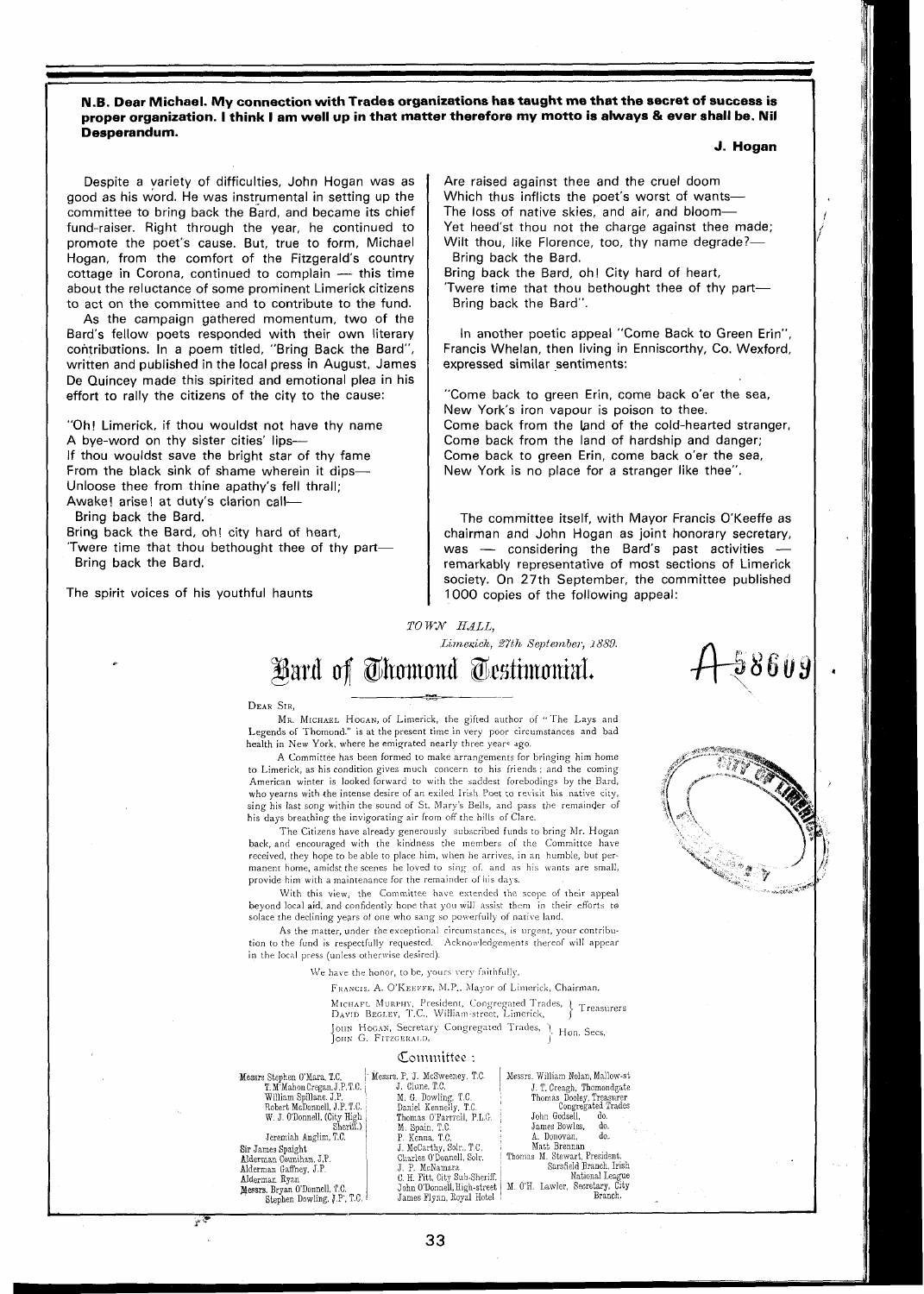letter from the poet, he describes the work involved in the Michael Murphy, distribution of the testimonial leaflets, as well as listing gregated Trades: distribution of the testimonial leaflets, as well as listing

John Hogan kept the Bard fully informed of the com- some of the subscriptions made to the fund, and gives mittee's progress. On the 7th October, in reply to another special praise to the efforts of his trade union colleagu special praise to the efforts of his trade union colleague,<br>Michael Murphy, the president of the Limerick Con-

Limerick, Oct. 7th. 1889

#### My Dear Michael,

I received your very long & welcome letter on Saturday 5th. inst. It was not Henry O'Shea refused to act on your Committee, it don't matter much as we can very well afford to dispense with an individual as the enclosed circular with names affixed can testify. Your friend John Fitzgerald is untiring in his exertions, we sent out 40 circulars on Friday Evg. last & the receivers are responding already, on yesterday Evg. we sent out 100, we got 1000 printed, we shall circulate the whole. I think it right you should know some of your friends through me. Well I went to the post office Rutland Street this Evg. for 100 postage stamps, the Postmaster (P. Mortished) an old friend & well wisher of yours gave me 5 shillings for the Bard's Testimonial with a warmness of heart that enhanced its value tenfold, as I must tell you I never asked him for a cent, he has a longing anxiety to see your Bardship. The Treasurer of the fund Mr. David Begley TC with characteristic generosity subscribed a pound & his attendance and enthusiasm at our meetings on behalf of you are beyond all praise. I may also mention Jeremiah Anglim TC another of the right sort, always punctual at our meetings, Mr. James Flynn (Royal Hotel) is to accompany Michael Murphy the President of the Trades & myself through the City collecting funds this week. I told you on a former occasion that Murphy was a brick & he has proved that, he gave 10 shillings, as his subscription towards the fund of Mr. James Flynn I could not speak in terms of sufficient praise, the next time again I'll mention those *81* other friends who are putting their shoulder to the wheel will be with God's blessing personally.

I sent you a letter last week with reference to your coming home, you must make up your mind at once we are prepared to send for you immediately. Your presence at home will help to stimulate the Committee; nothing shall be left undone to make the business as successful as possible, I sent circulars to all the parties whose names & addresses you furnished me with, I can assure you Dear Michael that I never took part in any work in my life that gives me greater pride & pleasure than the movement on your behalf. I got 2 papers from Mrs. Costelloe on yesterday there was 2 spendidly written paragraphs your behalf. I got 2 papers from Mrs. Costelloe on yesterday there was 2 spendidly written paragraphs<br>relative to the bringing home of your Bardship. I have so much to attend to just now that I cannot spare as much time as I would wish to write to you more fully.

> Yours faithfully, John Hogan, Sec.

#### M. Hogan. Bard of Thomond.

**\$'h** 

N.B. I have all your letters preserved they are worth keeping as literary gems. Your last was better than anything that ever emanated from Mark Twain. J.H.

**A letter sent to Michael Hogan, on 15th March, 1889.**